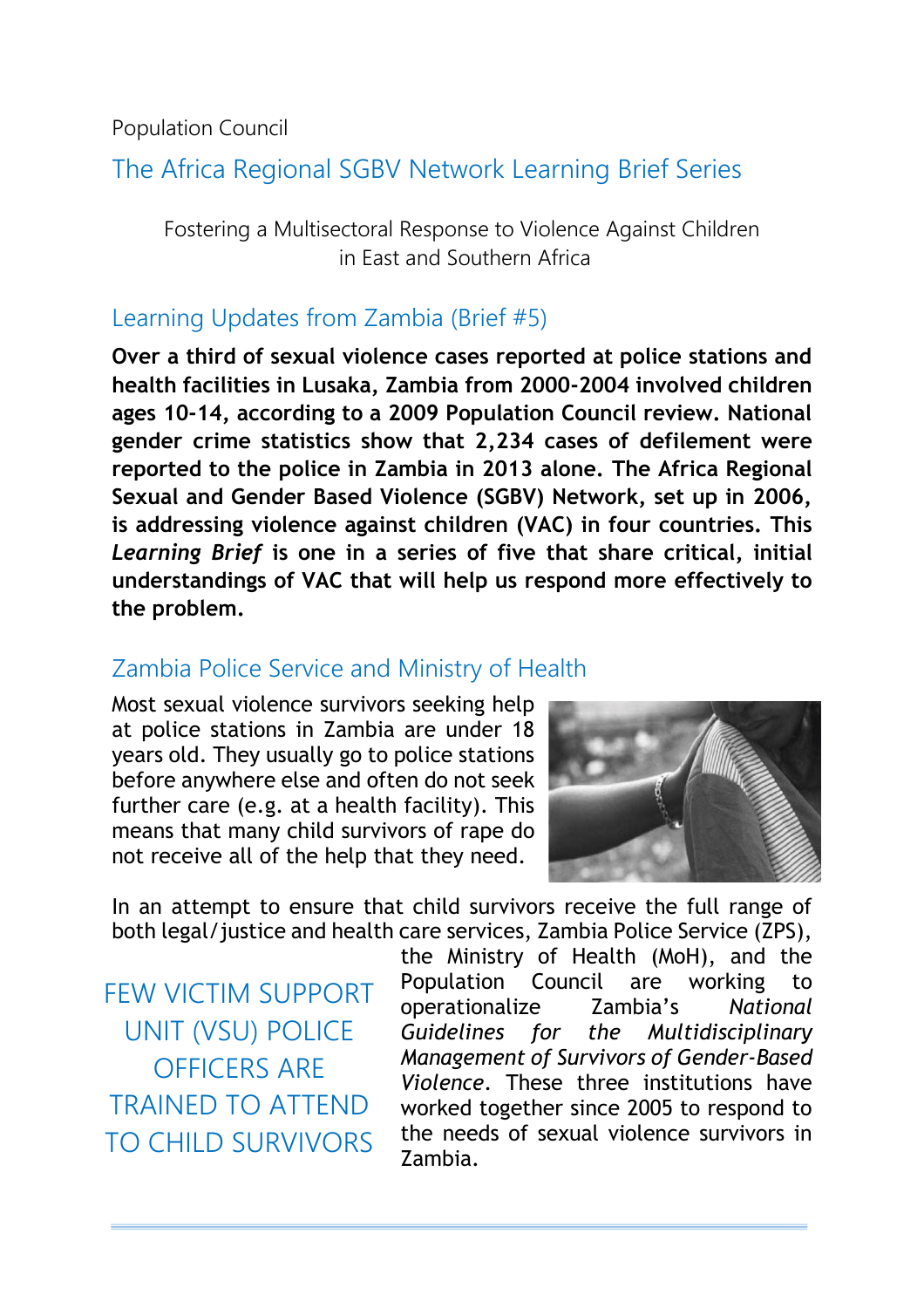#### What We're Already Learning

In a formative study, Population Council and ZPS talked to child survivors, their parents/caregivers, and police and health providers involved in providing post-rape care to girls and boys. *Here's what they learned*:

POLICE OFFICERS HAVE LIMITED KNOWLEDGE OF GUIDELINES ON MANAGEMENT OF SEXUAL VIOLENCE SURVIVORS

- **Police officers recognize that child survivors presenting at police** stations require specialized approaches.
- Yet, only about a third of VSU police officers (i.e., police officers trained to provide SGBV services) had received training in the management of child survivors. All had been trained to manage adult survivors.
- **Few police officers were aware of Zambia's national guidelines on the** management of sexual violence survivors. However, some police officers were intuitively carrying out some of its stipulations.
- According to the national guidelines, VSU officers are meant to accompany child survivors to the health facility, ensure they receive immediate medical attention, take the child survivors' samples to the lab, and take statements from the attending health providers. These critical processes are not happening.
- **Lack of police transportation** is a major barrier to survivors' access to comprehensive care. Without transportation, police are unable to play their critical and mandated roles. Thus, few survivors access the care and justice they need.

THE NATIONAL GUIDELINES CAN'T BE PROPERLY EFFECTED **WITHOUT** TRANSPORTATION FOR **POLICE**